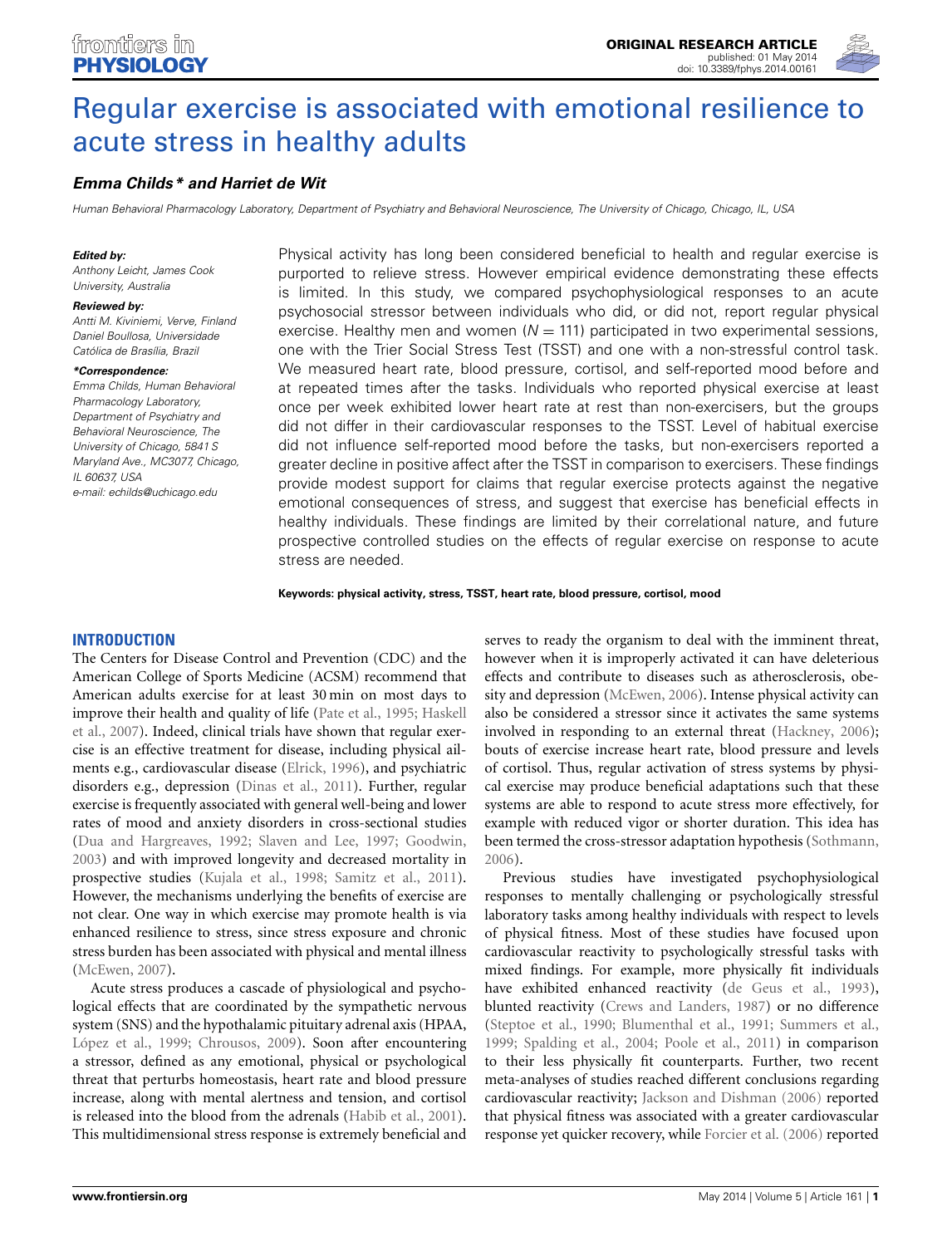that cardiovascular responses were blunted. A limited number of studies have examined cortisol responses to psychological stress. In these studies, physically fit men, older women, and highly active children exhibited blunted cortisol responses to psychological stress in comparison to their less physically active counterparts [\(Traustadottir et al.](#page-6-0), [2004;](#page-6-0) [Rimmele et al., 2007;](#page-5-15) [Martikainen et al., 2013\)](#page-5-16). Finally, few studies have reported on emotional responses to stress with respect to levels of physical exerc[ise, and again the findings have been mixed \(e.g.,](#page-5-17) Sinyor et al., [1983](#page-5-17); [Choi and Salmon](#page-4-10), [1995](#page-4-10); [Summers et al., 1999](#page-5-11)). The discrepancies in findings between studies may be due to methodological differences, including stress induction methods (e.g., speech tasks tend to produce greater psychophysiological responses than mental challenge tasks, [Dickerson and Kemeny,](#page-4-11) [2004](#page-4-11)) and subject samples studied (e.g., previous studies show evidence of sex differences in responses to psychological stress, [Kirschbaum et al., 1999](#page-5-18); [Kelly et al., 2008;](#page-5-19) [Childs et al., 2010\)](#page-4-12).

In this study we aimed to assess multidimensional responses i.e., physiological (heart rate, blood pressure, salivary cortisol) and psychological (anxiety, positive mood) to a standardized acute psychosocial stressor among young healthy men and women, and to compare stress responses between individuals who reported regular physical exercise and those who did not. To our knowledge no studies have measured multidimensional aspects of stress responses i.e., cardiovascular, hormonal and emotional, in the same individuals which is important to show the existence of relationships between the different modalities. Furthermore, very few studies have examined stress-induced changes in positive and negative mood states with respect to levels of habitual physical exercise. We hypothesized, based on previous reports, that nonexercisers participants would exhibit greater cardiovascular and emotional reactivity, and dampened cortisol responses to stress in comparison to regular exercisers.

## **MATERIALS AND METHODS**

## **SUBJECTS**

Participants  $(n = 111)$  were recruited from the University and surrounding area by flyers and advertisements. They attended the laboratory for an in-person medical screening that included a health and drug use questionnaire and an ECG. Participants were healthy adults, aged 18–32, with body mass index 19– 29 kg/m<sup>2</sup>. Exclusion criteria included a current or past year diagnosis of a [Major Axis I psychiatric disorder \(](#page-4-13)American Psychiatric Association, [1994\)](#page-4-13), an abnormal electrocardiogram, use of prescription medications including, in women, oral contraceptives [\(Kirschbaum et al.](#page-5-20), [1995,](#page-5-20) [1999\)](#page-5-18), or night shift work. Individuals who smoked *>*5 cigarettes/week were also excluded as smoking has been shown to alter responses to the TSST [\(Kirschbaum et al.](#page-5-21), [1993b](#page-5-21); [al'Absi et al.](#page-4-14), [2003](#page-4-14); [Childs and de Wit](#page-4-15), [2009\)](#page-4-15). Information on physical activity was obtained from a questionnaire administered at screening; participants indicated whether they exercised on a regular basis (outside of normal activities including commuting), and how many times per week they exercised. Participants were then classified as sedentary ( $n = 30$ ) or regular exercisers (i.e.,  $\geq$ 1 occasion per week,  $n = 81$ ). Participants were told that the study aim was to examine the effects of verbal

tasks on mood and physiology. At the end of the study, they were fully debriefed about the study aims and paid for their participation.

## **PROCEDURE**

The University of Chicago Hospital's Institutional Review Committee for the use of human subjects approved the study protocols. All participants provided informed consent at a separate orientation session conducted before the study began. Participants completed two sessions at least 48 h apart, one with a stressful task and another with a non-stressful control task, in randomized order. The stressor that we used was the Trier Social Stress Test (TSST; [Kirschbaum et al., 1993a\)](#page-5-22). This is a standardized and widely used psychosocial stressor that reliably induces changes in physiological and psychological dimensions [\(Dickerson and Kemeny, 2004](#page-4-11)). Participants also completed a non-stressful control task on a separate day to account for diurnal rhyt[hms in mood and physiology](#page-5-23) [\(Childs and de Wit, 2009](#page-4-15)[;](#page-5-23) Het et al., [2009;](#page-5-23) [Childs et al., 2010;](#page-4-12) [Lovallo et al.](#page-5-24), [2010](#page-5-24)).

All study procedures were conducted at the Human Behavioral Pharmacology Laboratory at the University of Chicago. Experimental sessions were conducted in testing rooms furnished as a comfortable living area, with an easy chair for relaxing (when participants were not completing study measures), a television and video player, and a desk with a computer for completing study questionnaires. On arrival, participants provided breath and urine samples to detect recent drug or alcohol use (no one tested positive) and then relaxed for 30 min to acclimatize to the laboratory. Baseline measures were obtained and then participants were read instructions for the task to be performed that day. They were allowed 10 min to prepare for each task, at the end of which they were escorted to an adjacent room to perform the task. The TSST consisted of a 5 min speech and 5 min mental arithmetic (serial subtraction) performed before two interviewers who were unknown to the participant and who provided no feedback. There was also a video camera present which projected the participants' image onto a television screen throughout the task. The control task was performed in the absence of a video camera, and involved the participant talking to the research assistant for 5 min about a favorite book, movie or television program, followed by playing a computer game (Solitaire) for 5 min. Before, and at repeated times after the tasks, participants rated their mood, saliva samples were obtained for cortisol analysis, and vital signs were obtained.

## **DEPENDENT MEASURES**

Saliva samples were collected using Salivette® cotton wads (Sarstedt Inc., Newton, NC) at −30, 10, 20, and 60 min after the tasks and were analyzed by the Core Laboratory at the University of Chicago Hospitals General Clinical Research Center for levels of cortisol (Salimetrics LLC, State College, PA, sensitivity =  $0.003 \text{ ug/dL}$ . Heart rate (HR) was measured continuously throughout the experimental session (one reading per minute) using a Polar chest band and monitor (Mini-Logger, Mini Mitter/Respironics, Bend, OR). Scores were averaged over consecutive 10 min periods. Blood pressure was measured using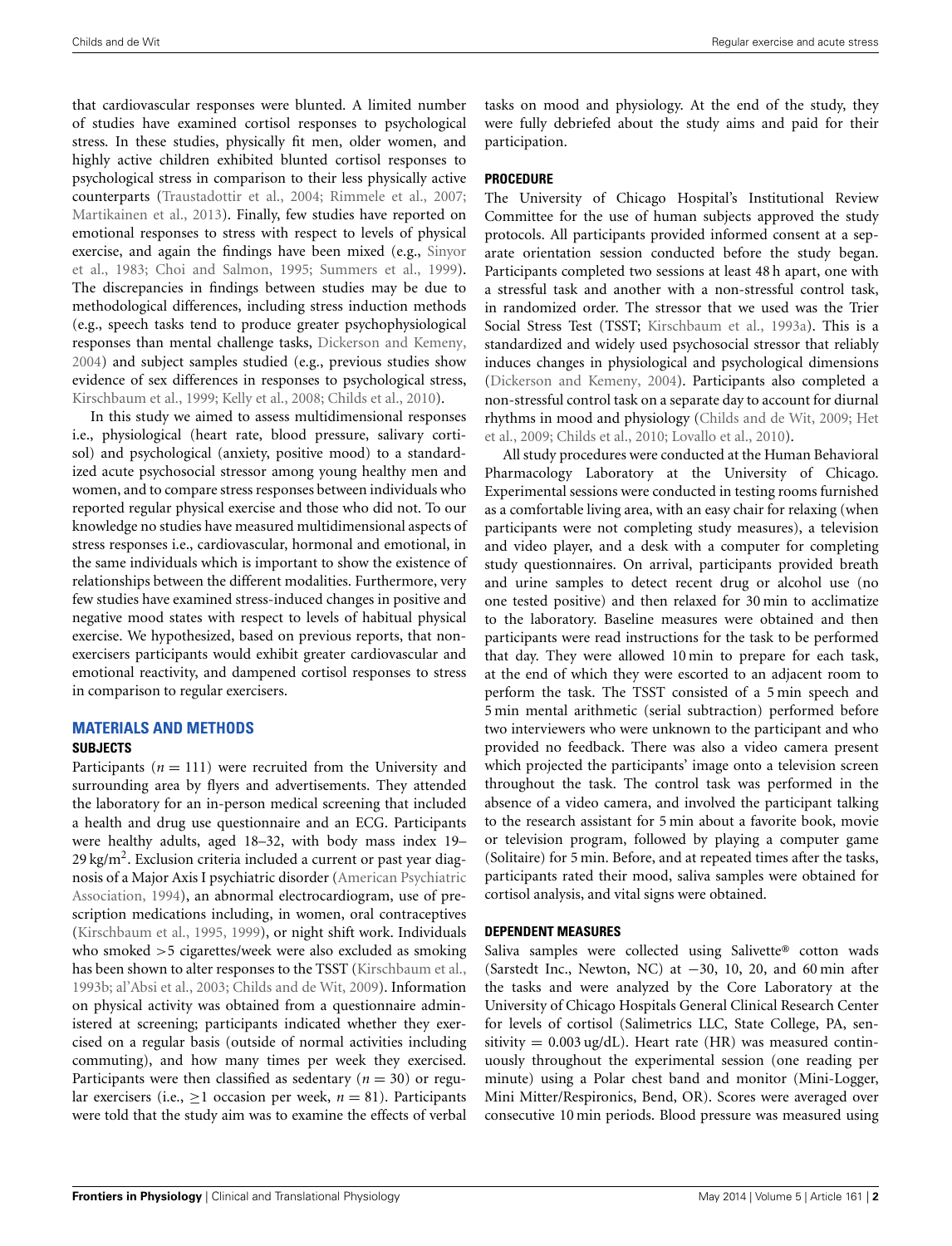a monitor (Critikon Dinamap Plus Vital Signs Monitor, GE Healthcare Technologies, Waukesha, WI) at −30, 0, 10, 20, and 30 min after the tasks. Self-reported mood was measured using the Profile [of](#page-5-25) [Mood](#page-5-25) [States](#page-5-25) [questionnaire](#page-5-25) [\(POMS,](#page-5-25) McNair and Droppleman, [1971\)](#page-5-25) at −30 and 0 min after the task.

Personality traits were assessed using the Multidimensional Personality Questionnaire Brief Form (MPQ-BF, [Patrick et al.,](#page-5-26) [2002](#page-5-26)). This questionnaire is an empirically-derived personality instrument with an orthogonal factor structure that yields 11 well-defined primary trait scores and three superfactors termed Positive Emotionality (PEM, extraversion), Negative Emotionality (NEM, neuroticism) and Constraint (CON, behavioral spontaneity).

Some data points were missing due to sample loss or equipment failure, thus there were minor variations in samples sizes between the separate analyses (heart rate  $n = 77$ ; blood pressure  $n = 111$ ; mood  $n = 96$ ; cortisol  $n = 99$ ; personality  $n = 102$ ).

#### **STATISTICAL ANALYSES**

Two markers of stress reactivity were calculated for the outcome measures; (1) peak change from pre-task baseline, which provides a measure of the intensity of the response, and (2) area under the curve relative to the pre-task baseline (AUC, [Altman, 1991](#page-4-16); [Pruessner et al., 2003](#page-5-27)), which provides information about response duration and recovery of homeostasis after stress exposure. We first confirmed the efficacy of the stress task by comparing responses in the outcome measures between the two tasks using one factor (Task) repeated measures analysis of variance (ANOVA). We also compared responses to the tasks between men and women using two factor (Task∗Sex) repeated measures ANOVA, since others have previously reported sex differences in responses to the TSST [\(Kirschbaum et al., 1999;](#page-5-18) [Kelly et al.](#page-5-19), [2008;](#page-5-19) [Childs et al.,](#page-4-12) [2010](#page-4-12)). Sex was included as an additional factor in later analyses for any outcome measures that were significantly influenced by Sex.

We then compared demographic and personality characteristics between the groups using independent samples *t*-test (for continuous variables) and chi-squared analysis (for categorical variables). We also compared baseline measures (average of pre-task scores from each session) between the groups using independent samples *t*-test. We compared responses to the tasks between groups using two-factor repeated measures (Task∗Group) ANOVA. All analyses were conducted using SPSS v19 for windows. Finally, we assessed relationships between selfreported frequency of exercise per week and net responses to stress (i.e., response after TSST minus response after control task) using Pearson's correlation coefficient. Effect sizes are reported using partial eta squared  $(\eta_\rho^2)$  for analyses of variance; 0.01, 0.06, and 0.14 are considered, respectively, small, medium, and large effect sizes.

## **RESULTS**

#### **DEMOGRAPHICS**

Most participants were of European descent (53%) and in their early twenties  $(22.1 \pm 0.4$  years, **[Table 1](#page-2-0)**). The groups did not differ on any demographic or personality characteristics.

#### <span id="page-2-0"></span>**Table 1 | Demographic characteristics of study participants.**

|                                      | Non-exercisers | <b>Exercisers</b> |
|--------------------------------------|----------------|-------------------|
| N (male/female)                      | 30 (7/23)      | 81 (35/46)        |
| Exercise frequency (times/week)      | O              | $3.5 + 0.2$       |
| <b>RACE (%)</b>                      |                |                   |
| European American*                   | 30             | 62                |
| African American                     | 33             | 17                |
| Other                                | 37             | 21                |
| Age (years)                          | $21.8 + 0.7$   | $22.3 + 0.4$      |
| Body mass index (kg/m <sup>2</sup> ) | $22.0 + 0.4$   | $22.2 + 0.2$      |
| <b>CURRENT DRUG USE</b>              |                |                   |
| Caffeine (drinks/week)               | $8.0 + 1.8$    | $5.9 \pm 0.7$     |
| Alcohol (drinks/week)                | $2.8 \pm 0.7$  | $4.0 + 0.4$       |
| Cigarettes (per week)                | $0.2 + 0.1$    | $1.1 + 0.6$       |
| <b>PERSONALITY</b>                   |                |                   |
| Positive emotionality                | $75.0 \pm 2.1$ | $74.0 \pm 1.7$    |
| Negative emotionality                | $28.2 + 2.8$   | $26.5 + 1.6$      |
| Constraint                           | $71.2 + 3.2$   | $70.4 + 1.9$      |

*Values indicate mean* ± *s.e.m. Asterisks indicate a significant difference between the samples (\*p < 0.05, Chi-squared analysis).*

## **BASELINE MEASURES**

Before the tasks began, heart rate was significantly lower among individuals who reported regular exercise  $[t<sub>(80)</sub>] = 2.2; p < 0.05$ , mean difference =  $6.3 \pm 2.9$  bpm] and baseline heart rate was significantly negatively correlated with the frequency of exercise per week ( $r = -0.24$ ;  $p < 0.05$ ) in the whole group. Blood pressure, cortisol and mood did not differ significantly between the groups at baseline (**[Table 2](#page-3-0)**).

#### **STRESS REACTIVITY AND SEX DIFFERENCES**

In comparison to the control task, the TSST significantly increased heart rate, blood pressure, and cortisol among all participants (**[Table 3](#page-3-1)**). The TSST also significantly increased negative affect (Anxiety, Depression, Anger, Confusion) and decreased positive mood states (Friendly, Elation, Positive Mood).

Overall, men exhibited greater cortisol responses to the tasks than women [Sex effect: Peak change  $F_{(1, 96)} = 16.7$ ;  $p <$  $0.001; η<sub>ρ</sub><sup>2</sup> = 0.15; AUC F<sub>(1, 95)</sub> = 18.1; *p* < 0.001; η<sub>ρ</sub><sup>2</sup> = 0.16]$  and greater stress-induced increases in systolic blood pressure than women [Task\*Sex effect:  $F_{(1, 106)} = 4.2$ ;  $p < 0.05$ ;  $\eta_{\rho}^2 = 0.04$ ]. Therefore, Sex was included as a factor in later analyses of these measures. There were no other sex differences in other cardiovascular or emotional responses to the tasks.

## **INFLUENCE OF EXERCISE ON STRESS REACTIVITY**

Heart rate, blood pressure and cortisol reactivity to the stress procedure did not differ between the groups. Individuals who did not regularly exercise exhibited significantly greater decreases in positive affect after stress [Task\*Group effect: Elation  $F_{(1, 94)} = 8.38$ ;  $p < 0.01$ ;  $\eta_{\rho}^2 = 0.08$ , Positive Mood  $F_{(1, 94)} = 3.06$ ;  $p = 0.08$ ;  $\eta_{\rho}^2 = 0.03$ , **[Figure 1](#page-3-2)**]. Overall, regular exercisers also felt more "friendly" after both tasks [Group effect: Friendliness  $F_{(1, 94)} =$ 4.39;  $p < 0.05$ ;  $\eta_{\rho}^2 = 0.05$ , **[Figure 1](#page-3-2)**]. Correlation analyses did not show any evidence of significant relationships between the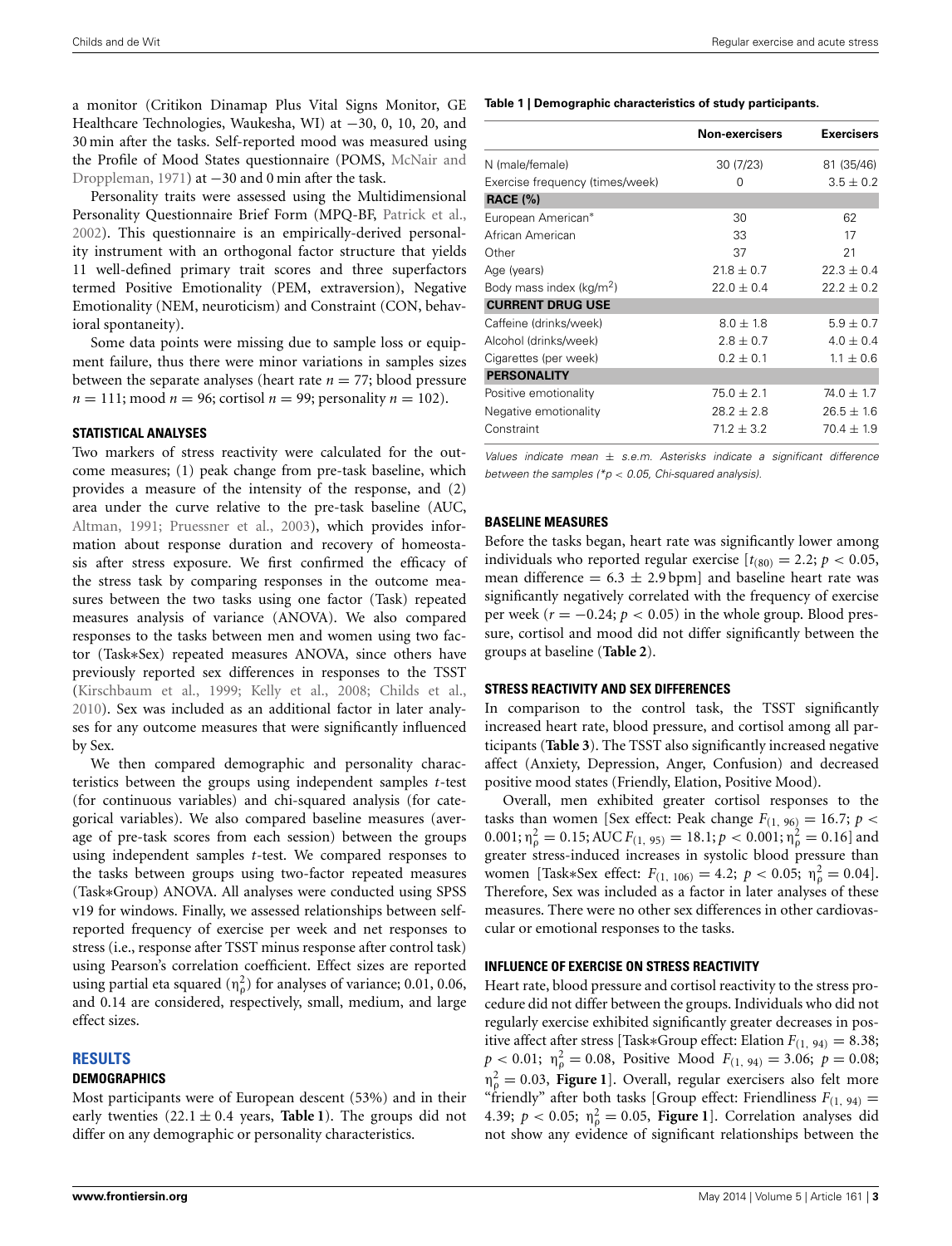<span id="page-3-0"></span>**Table 2 | Baseline values of physiological measures.**

| <b>Non-exercisers</b> | <b>Exercisers</b> |
|-----------------------|-------------------|
| $79.0 + 2.5$          | $72.4 + 1.3*$     |
| $108.1 + 2.1$         | $112.1 + 1.5$     |
| $65.9 + 1.6$          | $64.9 + 0.9$      |
| $0.47 + 0.08$         | $0.38 + 0.03$     |
|                       |                   |

*Values indicate mean* ± *s.e.m. Asterisks indicate a significant difference between the samples (\*p < 0.05, Independent Samples t-test).*

<span id="page-3-1"></span>**Table 3 | Responses to the control task and TSST among all participants.**

|                     | Control          | <b>TSST</b>      | t         |
|---------------------|------------------|------------------|-----------|
| Cortisol (ug/dL)    | $-0.11 + 0.03$   | $0.04 + 0.04$    | $-4.3***$ |
| Heart rate (bpm)    | $4.1 + 0.9$      | $13.0 + 1.2$     | $7.4***$  |
| Systolic (mm Hg)    | $4.1 + 1.0$      | $12.5 + 1.1$     | $60***$   |
| Diastolic (mm Hg)   | $2.3 + 0.8$      | $8.5 + 0.7$      | $5.6***$  |
| <b>Friendliness</b> | $-0.06 \pm 0.08$ | $-0.55 \pm 0.08$ | $47***$   |
| Anxiety             | $0.01 \pm 0.05$  | $0.37 + 0.07$    | $-4.6***$ |
| Depression          | $0.05 + 0.03$    | $0.14 + 0.04$    | $-2.2*$   |
| Anger               | $0.01 + 0.04$    | $0.32 \pm 0.06$  | $-5.0***$ |
| Elation             | $-0.03 + 0.08$   | $-0.46 + 0.08$   | $4.3***$  |
| Confusion           | $0.05 + 0.05$    | $0.28 + 0.06$    | $-3.1***$ |
| Positive Mood       | $-0.08 + 0.09$   | $-0.60 \pm 0.09$ | $4.5***$  |

*Values indicate mean* ± *s.e.m. Asterisks indicate a significant difference between the samples*  $({}^{*}p < 0.05, {}^{**}p < 0.01, {}^{***}p < 0.001,$  Independent *Samples t-test).*

frequency of exercise per week and psychophysiological responses to stress.

## **DISCUSSION**

This study aimed to compare reactivity to acute stress between healthy individuals who exercise regularly and those who do not. We examined cardiovascular, cortisol and emotional responses to a standardized psychosocial stressor in comparison to a non-stressful control task among healthy male and female participants and in relation to their self-reported levels of regular physical exercise. There were several interesting findings. Overall, heart rate was significantly lower among regular exercisers than sedentary participants, yet cardiovascular reactivity to stress or the tasks overall did not differ between the groups. The groups did not significantly differ in levels of cortisol at baseline or after stress. Also, while subjective mood states did not differ between the groups at baseline, emotional responses to the tasks did differ between the groups; participants who regularly exercised exhibited less of a decline in positive affect after stress than sedentary participants. These findings suggest that regular exercisers may be more resistant to acute stress, which may protect them against future poor health.

The finding that regular exercisers exhibited a smaller decline in positive affect during a stressful situation provides some of the first direct evidence to support that habitual physical activity is associated with stress resilience in healthy individuals. Exercise



<span id="page-3-2"></span>has been associated with greater well-being in cross-sectional studies of healthy adults but empirical evidence of its beneficial effects is limited. Both groups showed similar levels of positive and negative affect at baseline, and the groups did not differ in personality measures of positivity or negativity. Thus, regular exercise was not associated with higher baseline levels of positive mood, but instead selectively influenced the ability of a stressful situation to diminish positive affect. Interestingly, stress-induced increases in negative affect were similar between the groups. Recent theories have begun to place more importance on the role of positive emotions during stress independent of negative affect [\(Folkman](#page-4-17), [2008](#page-4-17)). Moreover, positive, but not negative affect, has been linked to a decreased risk of mortality [\(Moskowitz et al., 2008;](#page-5-28) [Davis, 2009](#page-4-18)). Thus, an ability to maintain greater positive mood during stress exposure among regular exercisers may serve a protective function, minimizing the accumulation of stress burden with repeated exposures that is linked with the development of disease. Possible explanations for a resistance to stress-induced decreases in positive affect include that individual appraisals of the situation, self-resources, or coping strategies may be more positive among regular exercisers. For example, positive coping strategies have been linked to greater positive affect during stress [\(Folkman and Moskowitz](#page-4-19), [2000](#page-4-19), [2004](#page-4-20); [Lazarus](#page-5-29), [2000](#page-5-29)). Thus, future studies should also look to assess primary and secondary appraisals of stressful situations and the various coping strategies utilized by exercisers and non-exercisers.

Regular exercisers did not exhibit altered reactivity in other components of responses to acute stress which echoes the findings of some previous reports [\(Blumenthal et al., 1991](#page-4-8); [Summers et al., 1999;](#page-5-11) [Spalding et al., 2004;](#page-5-12) [Poole et al.](#page-5-13), [2011\)](#page-5-13). Also, in line with others' findings, heart rate was significantly lower overall among exercisers in comparison to nonexercisers (e.g., [de Geus et al.](#page-4-21), [1990,](#page-4-21) [1993](#page-4-6); [Summers et al.](#page-5-11), [1999](#page-5-11)), and baseline heart rate was correlated with the frequency of self-reported exercise per week. Thus, although our analysis depended upon self-reported levels of exercise which are more unreliable than objective measures of physical activity, the significant relationship between baseline heart and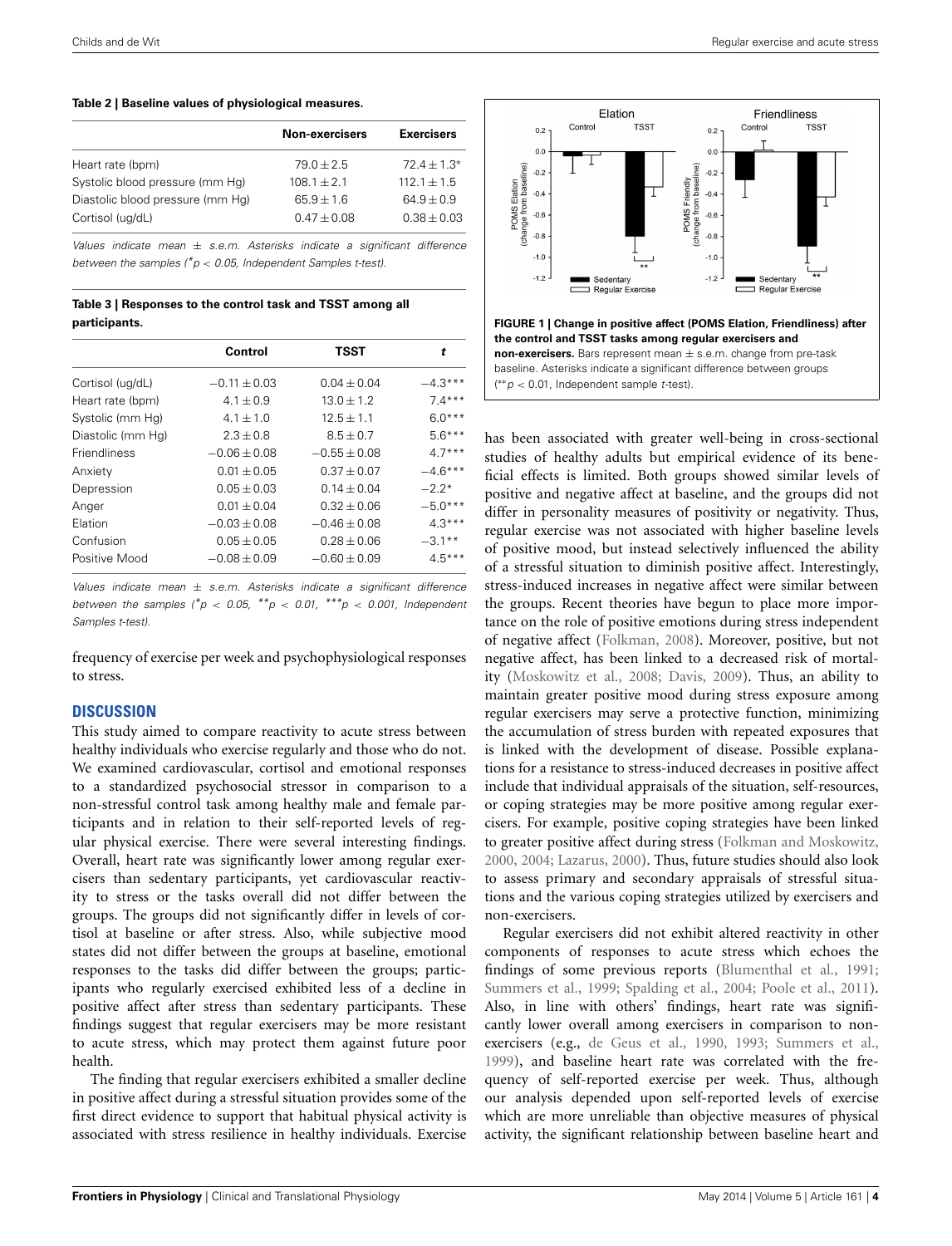frequency of self-reported exercise reinforces the validity of our approach.

There were several limitations to the present study. First, as mentioned, we relied upon self-reports of regular physical exercise which can be unreliable. A better method for future studies would be to obtain an objective measure of physical activity, such as that provided by an activity monitor or accelerometer which participants could wear for a week before testing. A second limitation was that the groups were self-selecting, that is there may be a bias introduced when subjects who spontaneously engage in exercise are compared to non-exercising persons. Although there was no difference between regular exercisers and sedentary participants in baseline mood or the personality traits of extraversion and neuroticism, there may be an underlying factor associated with both exercise and stress resilience that is not accounted for in this study. Finally, the proportion of European Americans who reported regular exercise was significantly greater than that reported by other races, and since race [has also been shown to influence stress responses \(](#page-5-30)Shen et al[.,](#page-5-31) [2004](#page-5-30)[;](#page-5-31) [Chong et al.](#page-4-22)[,](#page-5-31) [2008](#page-4-22)[;](#page-5-31) [Fauvel and Ducher](#page-4-23)[,](#page-5-31) [2009](#page-4-23)[;](#page-5-31) Li et al., [2009;](#page-5-31) [Christian et al.](#page-4-24), [2013\)](#page-4-24), we cannot negate the influence of race upon our findings. Nevertheless, studies of differences in stress responses between races have mainly reported differences in physiological responses to stress, and in this study we did [not find any group differences in this measure \(](#page-5-32)Murphy et al., [1992](#page-5-32); [Saab et al.](#page-5-33), [1992](#page-5-33); [Kelsey et al., 2000;](#page-5-34) [Wilcox et al.,](#page-6-1) [2005](#page-6-1); [Kim, 2008\)](#page-5-35). Thus, in order to conclusively disentangle the effects of race from physical exercise, our findings should be replicated in samples with similar distributions of European Americans.

#### **CONCLUDING REMARKS**

In conclusion, in this study we assessed multidimensional responses to acute stress in healthy participants who differed in levels of regular exercise. The stress procedure produced a smaller decline in positive mood among the regular exercisers, compared to the sedentary individuals. Responses to the psychosocial stressor used in this study may reflect the way individuals typically respond to daily stressors, suggesting that regular exercisers are more resistant to the emotional effects of acute stress, which in turn, may protect them against diseases related to chronic stress burden.

## **ACKNOWLEDGMENTS**

Emma Childs and Harriet de Wit wrote the protocols. Emma Childs conducted the studies, data analyses and wrote the first draft of the manuscript. Funding for this study was provided by a grant awarded to Harriet de Wit (NIDA DA02812). The authors thank Les Sidney, Heather Longstreth, Michael Helzer, Nicole Noga, and Celina Joos for their technical assistance.

#### **REFERENCES**

- <span id="page-4-14"></span>al'Absi, M., Wittmers, L. E., Erickson, J., Hatsukami, D., and Crouse, B. (2003). Attenuated adrenocortical and blood pressure responses to psychological stress in *ad libitum* and abstinent smokers. *Pharmacol. Biochem. Behav.* 74, 401–410. doi: 10.1016/S0091-3057(02)01011-0
- <span id="page-4-16"></span>Altman, D. G. (1991). *Practical Statistics for Medical Research, 1st Edn*. New York, NY: Chapman and Hall.
- <span id="page-4-13"></span>American Psychiatric Association. (1994). *Diagnostic and Statistical Manual of Psychiatry, 4th Edn*. Washinton, DC: American Psychological Association.
- <span id="page-4-8"></span>Blumenthal, J. A., Fredrikson, M., Matthews, K. A., Kuhn, C. M., Schniebolk, S., German, D., et al. (1991). Stress reactivity and exercise training in premenopausal and postmenopausal women. *Health Psychol.* 10, 384–391. doi: 10.1037/0278-6133.10.6.384
- <span id="page-4-15"></span>Childs, E., and de Wit, H. (2009). Hormonal, cardiovascular, and subjective responses to acute stress in smokers. *Psychopharmacology* 203, 1–12. doi: 10.1007/s00213-008-1359-5
- <span id="page-4-12"></span>Childs, E., Dlugos, A., and de Wit, H. (2010) Cardiovascular, hormonal, and emotional responses to the TSST in relation to sex and menstrual cycle phase. *Psychophysiology* 47, 550–559. doi: 10.1111/j.1469-8986.2009. 00961.x
- <span id="page-4-10"></span>Choi, P. Y., and Salmon, P. (1995). Stress responsivity in exercisers and nonexercisers during different phases of the menstrual cycle. *Soc. Sci. Med.* 41, 769–777. doi: 10.1016/0277-9536(95)00043-7
- <span id="page-4-22"></span>Chong, R. Y., Uhart, M., McCaul, M. E., Johnson, E., and Wand, G. S. (2008). Whites have a more robust hypothalamic-pituitary-adrenal axis response to a psychological stressor than blacks. *Psychoneuroendocrinology* 33, 246–254. doi: 10.1016/j.psyneuen.2007.10.014
- <span id="page-4-24"></span>Christian, L. M., Glaser, R., Porter, K., and Iams, J. D. (2013). Stress-induced inflammatory responses in women: effects of race and pregnancy. *Psychosom. Med.* 75, 658–669. doi: 10.1097/PSY.0b013e31829bbc89
- <span id="page-4-4"></span>Chrousos, G. P. (2009). Stress and disorders of the stress system. *Nat. Rev. Endocrinol.* 5, 374–381. doi: 10.1038/nrendo.2009.106
- <span id="page-4-7"></span>Crews, D. J., and Landers, D. M. (1987). A meta-analytic review of aerobic fitness and reactivity to psychosocial stressors. *Med. Sci. Sports Exerc.* 19, S114–S120. doi: 10.1249/00005768-198710001-00004
- <span id="page-4-18"></span>Davis, M. C. (2009). Building emotional resilience to promote health. *Am. J. Lifestyle Med.* 3(1 Suppl.), 60S–63S. doi: 10.1177/1559827609 335152
- <span id="page-4-21"></span>de Geus, E. J., van Doornen, L. J., de Visser, D. C., and Orlebeke, J. F. (1990). Existing and training induced differences in aerobic fitness: their relationship to physiological response patterns during different types of stress. *Psychophysiology* 27, 457–478. doi: 10.1111/j.1469-8986.1990. tb02343.x
- <span id="page-4-6"></span>de Geus, E. J., van Doornen, L. J., and Orlebeke, J. F. (1993). Regular exercise and aerobic fitness in relation to psychological make-up and physiological stress reactivity. *Psychosom. Med.* 55, 347–363.
- <span id="page-4-11"></span>Dickerson, S. S., and Kemeny, M. E. (2004). Acute stressors and cortisol responses: a theoretical integration and synthesis of laboratory research. *Psychol. Bull.* 130, 355–391. doi: 10.1037/0033-2909.130.3.355
- <span id="page-4-1"></span>Dinas, P. C., Koutedakis, Y., and Flouris, A. D. (2011). Effects of exercise and physical activity on depression. *Ir. J. Med. Sci.* 180, 319–325. doi: 10.1007/s11845- 010-0633-9
- <span id="page-4-2"></span>Dua, J., and Hargreaves, L. (1992). Effect of aerobic exercise on negative affect, positive affect, stress, and depression. *Percept. Mot. Skills* 75, 355–361. doi: 10.2466/pms.1992.75.2.355
- <span id="page-4-0"></span>Elrick, H. (1996). Exercise is medicine. *Phys. Sportsmed.* 24, 72–76.
- <span id="page-4-23"></span>Fauvel, J. P., and Ducher, M. (2009) Racial differences and cardiovascular response to psychological stress. *Am. J. Hypertens.* 22, 696. doi: 10.1038/ajh. 2009.96
- <span id="page-4-17"></span>Folkman, S. (2008). The case for positive emotions in the stress process. *Anxiety Stress Coping* 21, 3–14. doi: 10.1080/10615800701740457
- <span id="page-4-19"></span>Folkman, S., and Moskowitz, J. T. (2000). Positive affect and the other side of coping. *Am. Psychol.* 55, 647–654. doi: 10.1037/0003-066X. 55.6.647
- <span id="page-4-20"></span>Folkman, S., and Moskowitz, J. T. (2004). Coping: pitfalls and promise. *Annu. Rev. Psychol.* 55, 745–774. doi: 10.1146/annurev.psych.55.090902.141456
- <span id="page-4-9"></span>Forcier, K., Stroud, L. R., Papandonatos, G. D., Hitsman, B., Reiches, M., Krishnamoorthy, J., et al. (2006). Links between physical fitness and cardiovascular reactivity and recovery to psychological stressors: a meta-analysis. *Health Psychol.* 25, 723–739. doi: 10.1037/0278-6133. 25.6.723
- <span id="page-4-3"></span>Goodwin, R. D. (2003). Association between physical activity and mental disorders among adults in the United States. *Prev. Med.* 36, 698–703. doi: 10.1016/S0091- 7435(03)00042-2
- <span id="page-4-5"></span>Habib, K. E., Gold, P. W., and Chrousos, G. P. (2001). Neuroendocrinology of stress. *Endocrinol. Metab. Clin. North Am.* 30, 695–728. doi: 10.1016/S0889- 8529(05)70208-5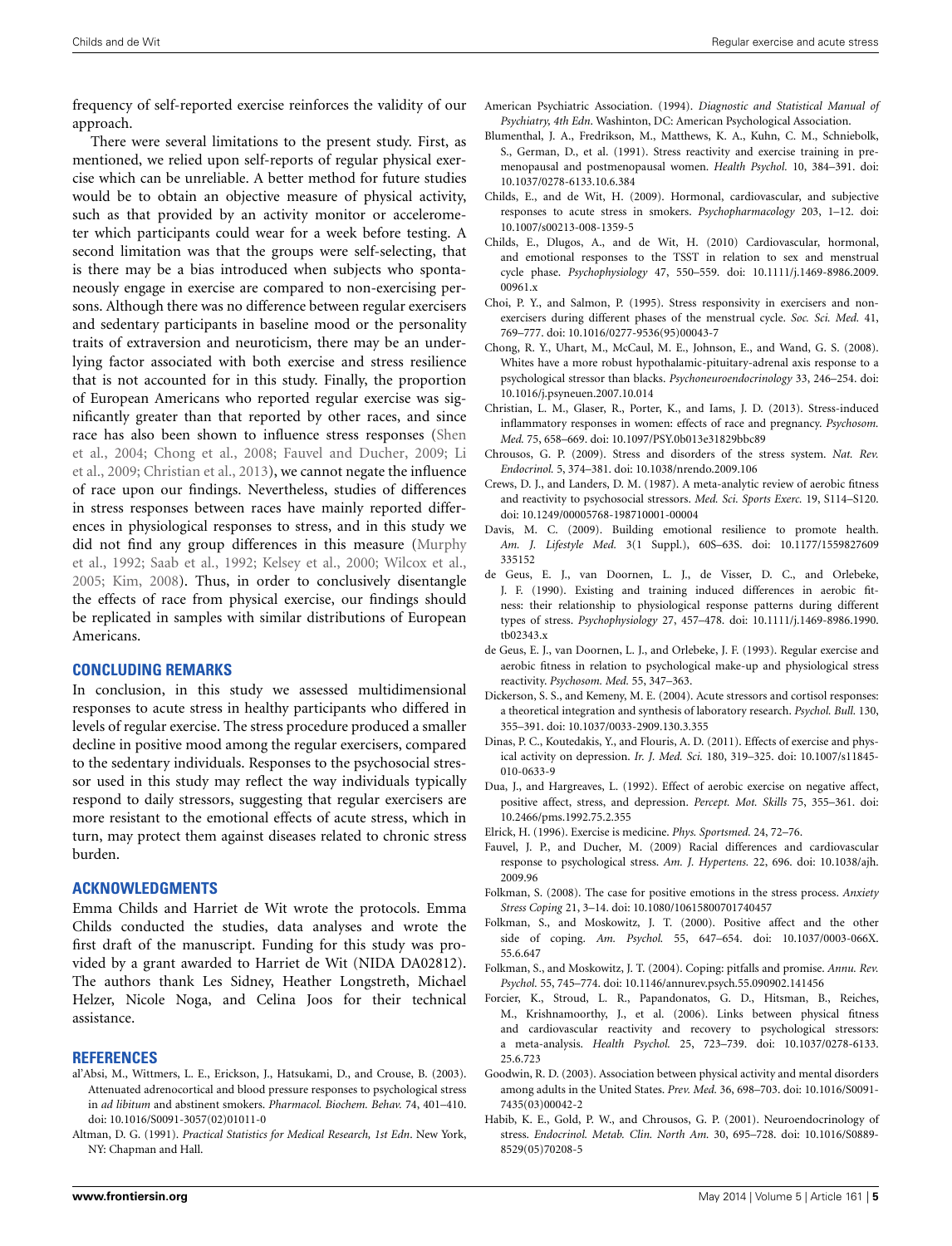- <span id="page-5-8"></span>Hackney, A. C. (2006). Stress and the neuroendocrine system: the role of exercise as a stressor and modifier of stress. *Expert Rev. Endocrinol. Metab.* 1, 783–792. doi: 10.1586/17446651.1.6.783
- <span id="page-5-1"></span>Haskell, W. L., Lee, I. M., Pate, R. R., Powell, K. E., Blair, S. N., Franklin, B. A., et al. (2007). Physical activity and public health: updated recommendation for adults from the American College of Sports Medicine and the American Heart Association. *Med. Sci. Sports Exerc.* 39, 1423–1434. doi: 10.1249/mss.0b013e3180616b27
- <span id="page-5-23"></span>Het, S., Rohleder, N., Schoofs, D., Kirschbaum, C., and Wolf, O. T. (2009). Neuroendocrine and psychometric evaluation of a placebo version of the 'Trier Social Stress Test'. *Psychoneuroendocrinology* 34, 1075–1086. doi: 10.1016/j.psyneuen.2009.02.008
- <span id="page-5-14"></span>Jackson, E. M., and Dishman, R. K. (2006). Cardiorespiratory fitness and laboratory stress: a meta-regression analysis. *Psychophysiology* 43, 57–72. doi: 10.1111/j.1469-8986.2006.00373.x
- <span id="page-5-19"></span>Kelly, M. M., Tyrka, A. R., Anderson, G. M., Price, L. H., and Carpenter, L. L. (2008). Sex differences in emotional and physiological responses to the Trier Social Stress Test. *J. Behav. Ther. Exp. Psychiatry* 39, 87–98. doi: 10.1016/j.jbtep.2007.02.003
- <span id="page-5-34"></span>Kelsey, R. M., Alpert, B. S., Dahmer, M. K., Krushkal, J., and Quasney, M. W. (2000). Alpha-adrenergic receptor gene polymorphisms and cardiovascular reactivity to stress in Black adolescents and young adults. *Psychophysiology* 49, 401–412. doi: 10.1111/j.1469-8986.2011.01319.x
- <span id="page-5-35"></span>Kim, H. S. (2008). Culture and the cognitive and neuroendocrine responses to speech. *J. Pers. Soc. Psychol.* 94, 32–47. doi: 10.1037/0022-3514.94.1.32
- <span id="page-5-18"></span>Kirschbaum, C., Kudielka, B. M., Gaab, J., Schommer, N. C., and Hellhammer, D. H. (1999). Impact of gender, menstrual cycle phase, and oral contraceptives on the activity of the hypothalamus-pituitary-adrenal axis. *Psychosom. Med.* 61, 154–162.
- <span id="page-5-22"></span>Kirschbaum, C., Pirke, K. M., and Hellhammer, D. H. (1993a). The 'Trier Social Stress Test'–a tool for investigating psychobiological stress responses in a laboratory setting. *Neuropsychobiology* 28, 76–81. doi: 10.1159/0001 19004
- <span id="page-5-20"></span>Kirschbaum, C., Pirke, K. M., and Hellhammer, D. H. (1995). Preliminary evidence for reduced cortisol responsivity to psychological stress in women using oral contraceptive medication. *Psychoneuroendocrinology* 20, 509–514. doi: 10.1016/0306-4530(94)00078-O
- <span id="page-5-21"></span>Kirschbaum, C., Strasburger, C. J., and Langkrar, J. (1993b). Attenuated cortisol response to psychological stress but not to CRH or ergometry in young habitual smokers. *Pharmacol. Biochem. Behav.* 44, 527–531. doi: 10.1016/0091- 3057(93)90162-M
- <span id="page-5-3"></span>Kujala, U. M., Kaprio, J., Sarna, S., and Koskenvuo, M. (1998). Relationship of leisure-time physical activity and mortality: the Finnish twin cohort. *JAMA* 279, 440–444. doi: 10.1001/jama.279.6.440
- <span id="page-5-29"></span>Lazarus, R. S. (2000). Toward better research on stress and coping. *Am. Psychol.* 55, 665–673. doi: 10.1037/0003-066X.55.6.665
- <span id="page-5-31"></span>Li, Z., Snieder, H., Su, S., Ding, X., Thayer, J. F., Treiber, F. A., et al. (2009). A longitudinal study in youth of heart rate variability at rest and in response to stress. *Int. J. Psychophysiol.* 73, 212–217. doi: 10.1016/j.ijpsycho.2009. 03.002
- <span id="page-5-6"></span>López, J. F., Akil, H., and Watson, S. J. (1999). Neural circuits mediating stress. *Biol. Psychiatry* 46, 1461–1471. doi: 10.1016/S0006-3223 (99)00266-8
- <span id="page-5-24"></span>Lovallo, W. R., Farag, N. H., and Vincent, A. S. (2010). Use of a resting control day in measuring the cortisol response to mental stress: diurnal patterns, time of day, and gender effects. *Psychoneuroendocrinology* 35, 1253–1258. doi: 10.1016/j.psyneuen.2010.02.015
- <span id="page-5-16"></span>Martikainen, S., Pesonen, A. K., Lahti, J., Heinonen, K., Feldt, K., Pyhala, R., et al. (2013). Higher levels of physical activity are associated with lower hypothalamic-pituitary-adrenocortical axis reactivity to psychosocial stress in children. *J. Clin. Endocrinol. Metab.* 98, E619–E627. doi: 10.1210/jc. 2012-3745
- <span id="page-5-7"></span>McEwen, B. S. (2006). Protective and damaging effects of stress mediators: central role of the brain. *Dialogues Clin. Neurosci.* 8, 367–381. doi: 10.1016/j.ejphar.2007.11.071
- <span id="page-5-5"></span>McEwen, B. S. (2007). Physiology and neurobiology of stress and adaptation: central role of the brain. *Physiol. Rev.* 87, 873–904. doi: 10.1152/physrev.000 41.2006
- <span id="page-5-25"></span>McNair, D., and Droppleman, M. L. L. (eds.). (1971). *Profile of Mood States*. San Diego, CA: Educational and Industrial Testing Service.
- <span id="page-5-28"></span>Moskowitz, J. T., Epel, E. S., and Acree, M. (2008). Positive affect uniquely predicts lower risk of mortality in people with diabetes. *Health Psychol.* 27, S73–S82. doi: 10.1037/0278-6133.27.1.S73
- <span id="page-5-32"></span>Murphy, J. K., Alpert, B. S., and Walker, S. S. (1992). Ethnicity, pressor reactivity, and children's blood pressure. Five years of observations. *Hypertension* 20, 327–332. doi: 10.1161/01.HYP.20.3.327
- <span id="page-5-0"></span>Pate, R. R., Pratt, M., Blair, S. N., Haskell, W. L., Macera, C. A., Bouchard, C., et al. (1995). Physical activity and public health. A recommendation from the Centers for Disease Control and Prevention and the American College of Sports Medicine. *JAMA* 273, 402–407. doi: 10.1001/jama.1995.035202900 54029
- <span id="page-5-26"></span>Patrick, C. J., Curtin, J. J., and Tellegen, A. (2002). Development and validation of a brief form of the Multidimensional Personality Questionnaire. *Psychol. Assess.* 14, 150–163. doi: 10.1037/1040-3590. 14.2.150
- <span id="page-5-13"></span>Poole, L., Steptoe, A., Wawrzyniak, A. J., Bostock, S., Mitchell, E. S., and Hamer, M. (2011). Associations of objectively measured physical activity with daily mood ratings and psychophysiological stress responses in women. *Psychophysiology* 48, 1165–1172. doi: 10.1111/j.1469-8986.2011. 01184.x
- <span id="page-5-27"></span>Pruessner, J. C., Kirschbaum, C., Meinlschmid, G., and Hellhammer, D. H. (2003). Two formulas for computation of the area under the curve represent measures of total hormone concentration versus time-dependent change. *Psychoneuroendocrinology* 28, 916–931. doi: 10.1016/S0306-4530(02) 00108-7
- <span id="page-5-15"></span>Rimmele, U., Zellweger, B. C., Marti, B., Seiler, R., Mohiyeddini, C., Ehlert, U., et al. (2007). Trained men show lower cortisol, heart rate and psychological responses to psychosocial stress compared with untrained men. *Psychoneuroendocrinology* 32, 627–635. doi: 10.1016/j.psyneuen. 2007.04.005
- <span id="page-5-33"></span>Saab, P. G., Llabre, M. M., Hurwitz, B. E., Frame, C. A., Reineke, L. J., Fins, A. I., et al. (1992). Myocardial and peripheral vascular responses to behavioral challenges and their stability in black and white Americans. *Psychophysiology* 29, 384–397. doi: 10.1111/j.1469-8986.1992. tb01712.x
- <span id="page-5-4"></span>Samitz, G., Egger, M., and Zwahlen, M. (2011). Domains of physical activity and all-cause mortality: systematic review and dose-response metaanalysis of cohort studies. *Int. J. Epidemiol.* 40, 1382–1400. doi: 10.1093/ije/ dyr112
- <span id="page-5-30"></span>Shen, B. J., Stroud, L. R., and Niaura, R. (2004). Ethnic differences in cardiovascular responses to laboratory stress: a comparison between asian and white americans. *Int. J. Behav. Med.* 11, 181–186. doi: 10.1207/s15327558ijbm 1103\_7
- <span id="page-5-17"></span>Sinyor, D., Schwartz, S. G., Peronnet, F., Brisson, G., and Seraganian, P. (1983). Aerobic fitness level and reactivity to psychosocial stress: physiological, biochemical, and subjective measures. *Psychosom. Med.* 45, 205–217.
- <span id="page-5-2"></span>Slaven, L., and Lee, C. (1997). Mood and symptom reporting among middleaged women: the relationship between menopausal status, hormone replacement therapy, and exercise participation. *Health Psychol.* 16, 203–208. doi: 10.1037/0278-6133.16.3.203
- <span id="page-5-9"></span>Sothmann, M. S. (2006). "The cross-stressor adaptation hypothesis and exercise training," in *Psychobiology of Physical Activity*, eds E. O. Acevedo and P. Ekkekakis (Champaign, IL: Human Kinetics), 149–160.
- <span id="page-5-12"></span>Spalding, T. W., Lyon, L. A., Steel, D. H., and Hatfield, B. D. (2004). Aerobic exercise training and cardiovascular reactivity to psychological stress in sedentary young normotensive men and women. *Psychophysiology* 41, 552–562. doi: 10.1111/j.1469-8986.2004.00184.x
- <span id="page-5-10"></span>Steptoe, A., Moses, J., Mathews, A., and Edwards, S. (1990). Aerobic fitness, physical activity, and psychophysiological reactions to mental tasks. *Psychophysiology* 27, 264–274. doi: 10.1111/j.1469-8986.1990. tb00381.x
- <span id="page-5-11"></span>Summers, H., Lustyk, M. K., Heitkemper, M., and Jarrett, M. E. (1999). Effect of aerobic fitness on the physiological stress response in women. *Biol. Res. Nurs.* 1, 48–56. doi: 10.1177/109980049900100107